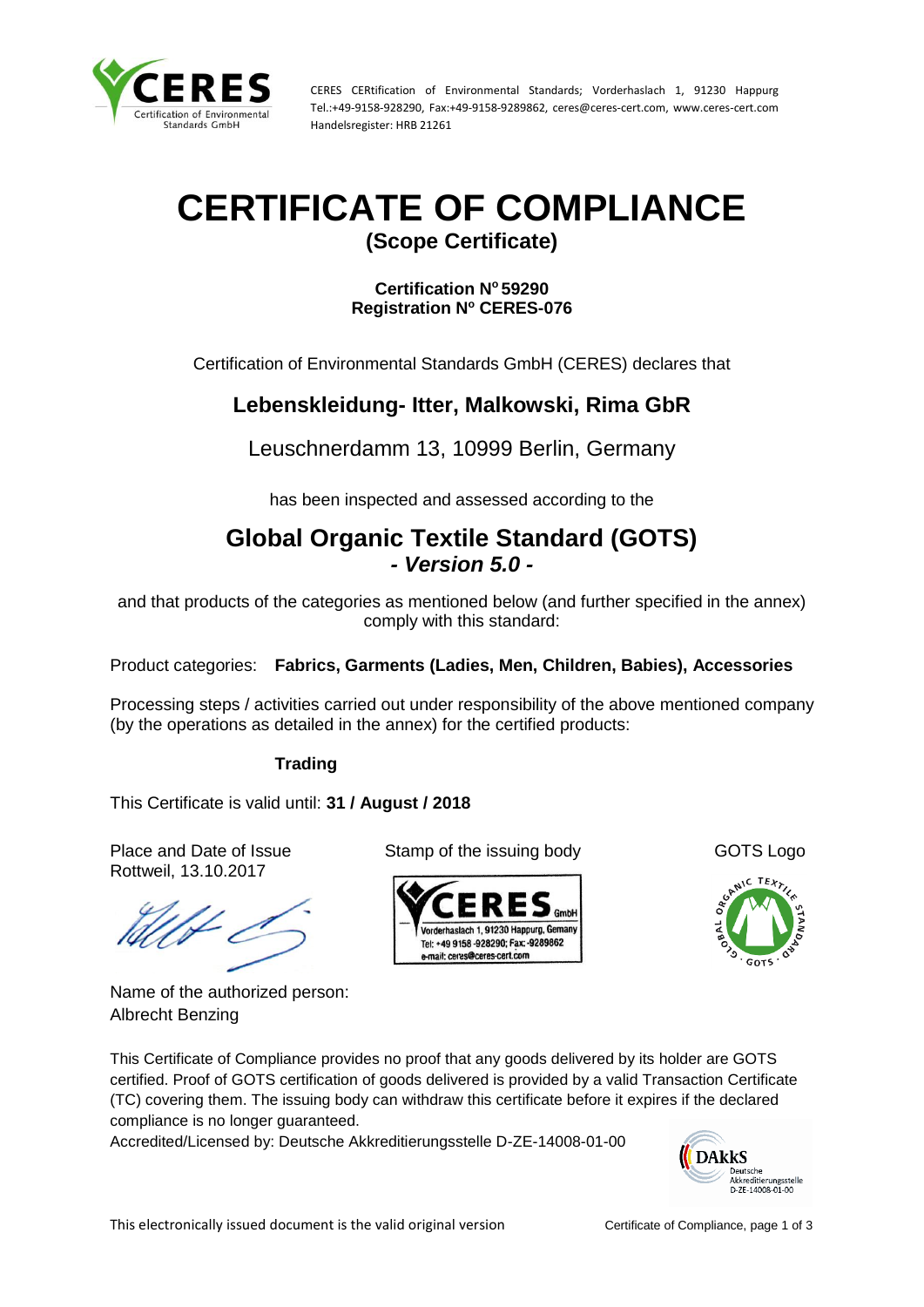

CERES CERtification of Environmental Standards; Vorderhaslach 1, 91230 Happurg Tel.:+49-9158-928290, Fax:+49-9158-9289862, ceres@ceres-cert.com, www.ceres-cert.com Handelsregister: HRB 21261

Annex to certificate no. 59290 Lebenskleidung- Itter, Malkowski, Rima GbR Global Organic Textile Standard (GOTS)

In specific the certificate covers the following products:

| Name of product                                                                                           | Material composition                                      | Product code                      |
|-----------------------------------------------------------------------------------------------------------|-----------------------------------------------------------|-----------------------------------|
| <b>Fabrics</b>                                                                                            | 100% Organic Cotton / Organic<br>Wool                     | Label Grade: Organic              |
| <b>Fabrics</b>                                                                                            | 100% Organic Linen                                        | Label Grade: Organic              |
| <b>Fabrics</b>                                                                                            | 95% Organic Cotton +<br>5% Elastane                       | Label Grade: Organic              |
| <b>Fabrics</b>                                                                                            | 64% Organic Wool +<br>36% Organic Cotton                  | Label Grade: Organic              |
| <b>Fabrics</b>                                                                                            | 50% Organic Wool +<br>50% Organic Cotton                  | Label Grade: Organic              |
| <b>Fabrics</b>                                                                                            | 47% Organic Wool +<br>47% Organic Cotton +<br>6% Polyamid | Label Grade: Made with<br>Organic |
| <b>Garments (Ladies, Men,</b><br>Children, Babies)<br>Tanktops, T-Shirts, Hoodies,<br>Jumpsuits, Trousers | 100% Organic Cotton                                       | Label Grade: Organic              |
| <b>Accessories</b><br>Bags                                                                                | 100% Organic Cotton                                       | Label Grade: Organic              |

Rottweil, 13.10.2017

Name of the authorized person: Albrecht Benzing

Place and Date of Issue Stamp of the issuing body GOTS Logo